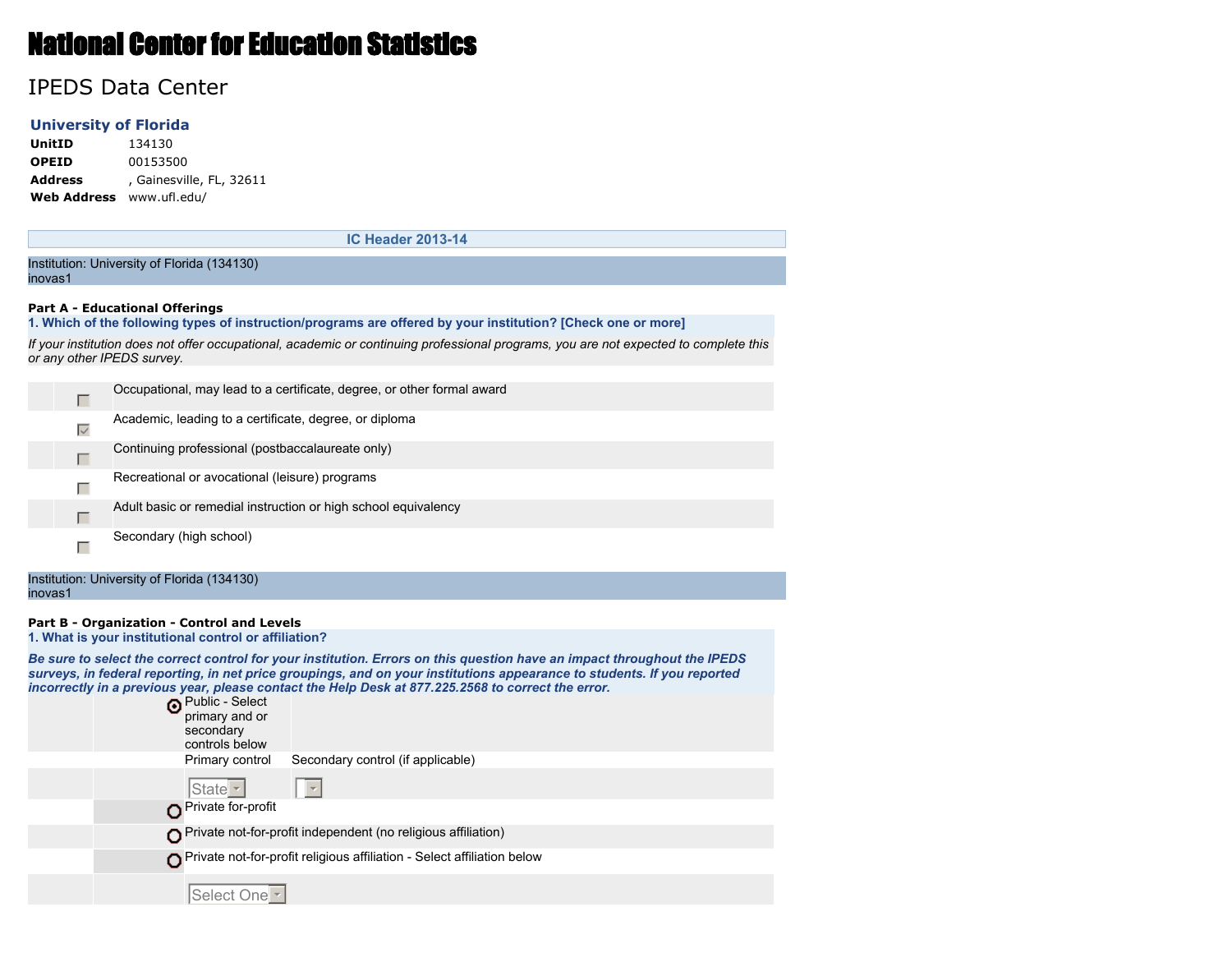# **2. What award levels are offered by your institution? [Check all that apply]**

When reporting award levels for sub baccalaureate certificates (levels 1, 2, and 4), **determine program length by the number of credit or contact hours**, NOT the academic year length in parentheses. The academic year length is meant only to provide context.

The 'Other' award level should not be used unless your program truly does not fit any of the other award levels. We expect very few institutions to fit the 'Other' category.

| <b>Award Level</b>              |                   |                                                                                                                                                                                                                                                                                                 |  |  |  |  |  |
|---------------------------------|-------------------|-------------------------------------------------------------------------------------------------------------------------------------------------------------------------------------------------------------------------------------------------------------------------------------------------|--|--|--|--|--|
| <b>BELOW THE BACCALAUREATE:</b> |                   |                                                                                                                                                                                                                                                                                                 |  |  |  |  |  |
| 1                               | п                 | Postsecondary award, certificate, or diploma of (less than one academic year)<br>- less than 900 contact or clock hours, or<br>- less than 30 semester or trimester credit hours, or<br>- less than 45 quarter credit hours                                                                     |  |  |  |  |  |
| $\overline{2}$                  | $\overline{\vee}$ | Postsecondary award, certificate, or diploma of (at least one but less than two academic years)<br>- at least 900 but less than 1800 contact or clock hours, or<br>- at least 30 but less than 60 semester or trimester credit hours, or<br>- at least 45 but less than 90 quarter credit hours |  |  |  |  |  |
| 3                               | ⊽                 | Associate's degree                                                                                                                                                                                                                                                                              |  |  |  |  |  |
| 4                               | п                 | Postsecondary award, certificate, or diploma of (at least two but less than four academic years)<br>-1800 or more contact or clock hours, or<br>- 60 or more semester or trimester credit hours, or<br>- 90 or more quarter credit hours                                                        |  |  |  |  |  |
| <b>BACCALAUREATE AND ABOVE:</b> |                   |                                                                                                                                                                                                                                                                                                 |  |  |  |  |  |
| 5                               | $\overline{\vee}$ | Bachelor's degree or equivalent                                                                                                                                                                                                                                                                 |  |  |  |  |  |
| 6                               | ⊽                 | Postbaccalaureate certificate                                                                                                                                                                                                                                                                   |  |  |  |  |  |
| 7                               | $\overline{\vee}$ | <b>Master's degree</b>                                                                                                                                                                                                                                                                          |  |  |  |  |  |
| 8                               | $\overline{\vee}$ | Post-master's certificate                                                                                                                                                                                                                                                                       |  |  |  |  |  |
| 17                              | $\overline{\vee}$ | Doctor's degree-research/scholarship                                                                                                                                                                                                                                                            |  |  |  |  |  |
| 18                              | $\overline{\vee}$ | Doctor's degree-professional practice                                                                                                                                                                                                                                                           |  |  |  |  |  |
| 19                              |                   | Doctor's degree-other                                                                                                                                                                                                                                                                           |  |  |  |  |  |
| 12                              |                   | <b>Other</b> (specify in box below)                                                                                                                                                                                                                                                             |  |  |  |  |  |
|                                 |                   | You may use the space below to provide context for the data you've reported above.                                                                                                                                                                                                              |  |  |  |  |  |

Institution: University of Florida (134130) inovas1

#### **Part B - Organization - Calendar System**

*Your response to the next question determines how your institution reports Institutional Characteristics student charges data in the fall, Student Financial Aid data in the spring, and Graduation Rates data in the spring. It also impacts the net price calculation in the Student Financial Aid survey.*

*If the calendar system differs from prior year or requires a change, please contact the Help Desk at 877.225.2568.*

 **3. What is the predominant calendar system at the institution? [Choose one]**

**Academic Year Reporting Method** (Standard academic terms)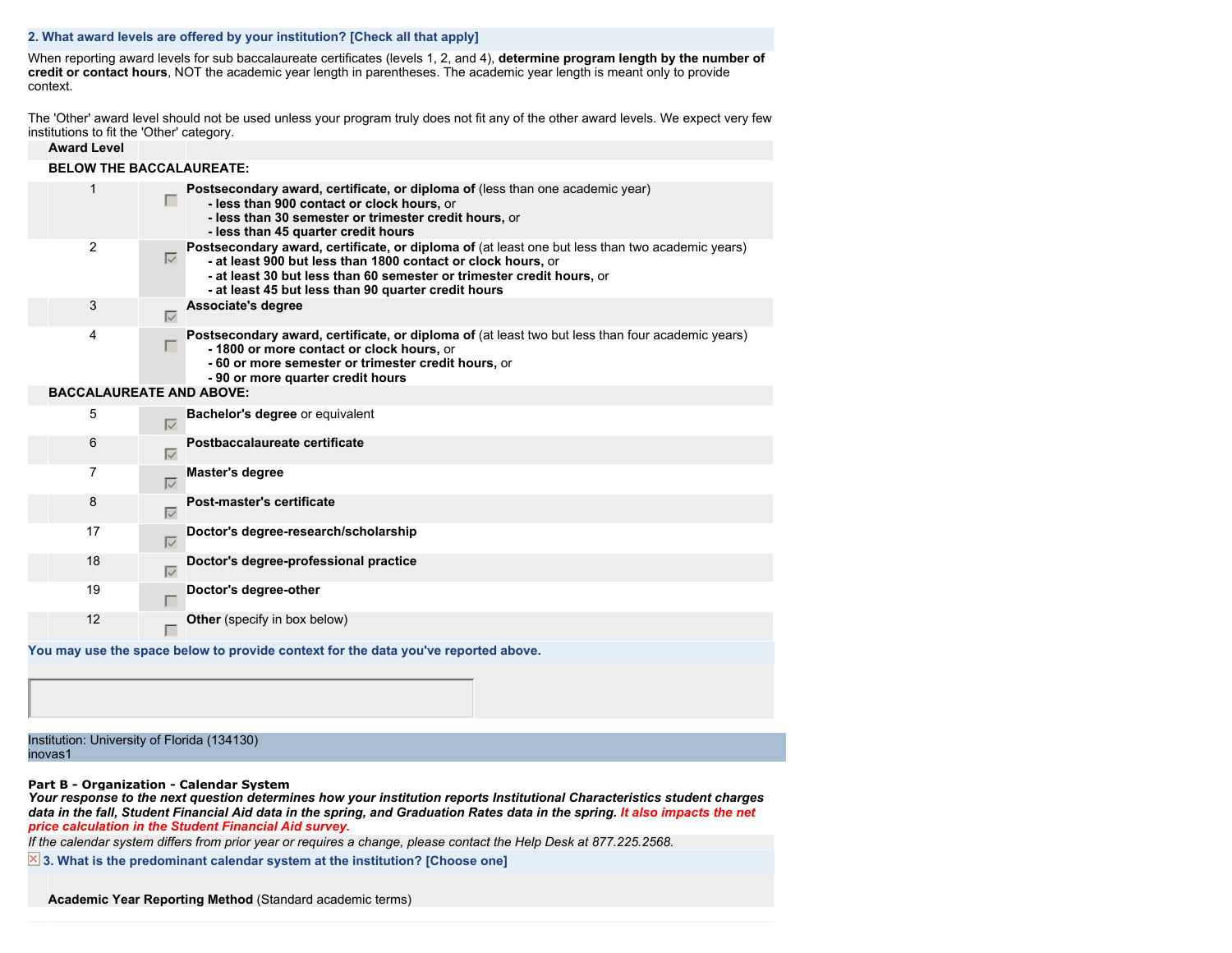*Selecting one of the following calendar types determines that your institution will provide Student Financial Aid and Graduation Rates data based on a FALL COHORT and student charges data for a full ACADEMIC YEAR.*

| Semester    |
|-------------|
| O Quarter   |
| O Trimester |

O<sup>4-1-4</sup> or similar plan

#### **Program Reporting Method** (Other calendar system)

*Selecting one of the following calendar types determines that your institution will provide Graduation Rates data based on a FULL-YEAR COHORT, Student Financial Aid data on the 3 month cohort from Fall Enrollment, and student charges data by PROGRAM.*

Differs by program

Continuous basis (every 2 weeks, monthly, or other period)

**Hybrid/Mixed Reporting Method** (Standard academic terms, other academic calendar) *Selecting the hybrid calendar type determines that your institution will provide Graduation Rates data based on a FULL-YEAR COHORT, Student Financial Aid data on the 3 month cohort from Fall Enrollment, and student charges data for a full ACADEMIC YEAR.*

Hybrid (Other academic calendar)

Institution: University of Florida (134130) inovas1

#### **Part B - Organization - Student Enrollment**

**4. Does your institution enroll any of the following types of students?**

#### *Include all levels offered by your institution, even if there are no students currently enrolled at that level.*

*Responses to this question determine which screens will be generated for reporting academic year tuition charges, and for reporting Fall Enrollment during the spring collection. Additionally, checking Yes for full-time, first-time, degree/certificate-seeking undergraduate students determines that your institution must report cost of attendance data (on the IC component) and Student Financial Aid data for these students.*

|                                                         |    | <b>Full-time</b> |     |    | Part-time |     |
|---------------------------------------------------------|----|------------------|-----|----|-----------|-----|
| Undergraduate (academic or occupational programs)       | No |                  | Yes | No |           | Yes |
| First-time, degree/certificate-seeking undergraduate    | No |                  | Yes | No |           | Yes |
| Graduate (not including doctor's-professional practice) | No |                  | Yes | No |           | Yes |

**5. Does your institution enroll students in doctor's-professional practice programs? Checking 'yes' for this question will**

**allow your institution to report graduate level students in Fall Enrollment. If you select 'yes' to enrolling students in one of the listed programs, you will also report tuition for the appropriate program(s).**

> No  $\subset$

Yes  $\sqrt{a}$ 

 $\times$  Do you enroll students in one of the following?

*Chiropractic (D.C. or D.C.M.), Dentistry (D.D.S. or D.M.D.), Medicine (M.D.), Optometry (O.D.), Osteopathic Medicine (D.O.), Pharmacy (Pharm.D.), Podiatry (Pod.D., D.P., or D.P.M.), Veterinary Medicine (D.V.M.), Law (J.D.)*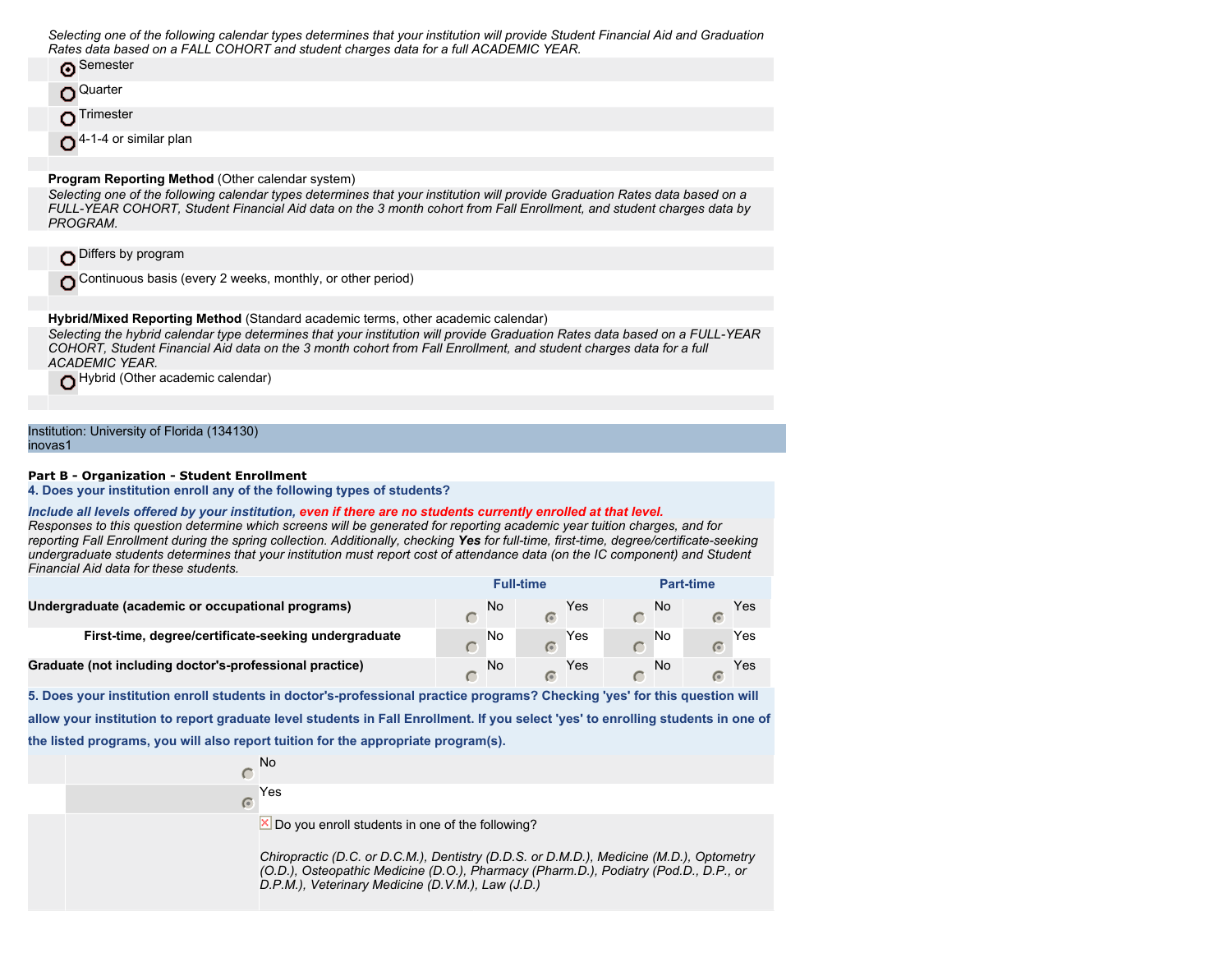

#### **6. For Fall 2007, did your institution have any full-time first-time degree/certificate-seeking students enrolled in programs**

#### **at the baccalaureate level or below?**

*If you answer Yes to this question, you will be required to provide Graduation Rates data for the 2007-08 cohort in the winter collection. If you answer No to this question, indicate the reason you are not required to report Graduation Rates for the cohort year requested.*

*If you reported any full-time, first-time degree/certificate-seeking undergraduates on the 2007-08 Enrollment survey, the data will be preloaded below.*



#### **Summary**

# **Institutional Characteristics Header Component Summary**

IPEDS collects important information regarding your institution. All data reported in IPEDS survey components become available in the IPEDS Data Center and appear as aggregated data in various Department of Education reports. Additionally, some of the reported data appears specifically for your institution through the College Navigator website and is included in your institution's Data Feedback Report (DFR). The purpose of this summary is to provide you an opportunity to view some of the data that, when accepted through the IPEDS quality control process, will appear on the College Navigator website and/or your DFR. College Navigator is updated approximately three months after the data collection period closes and Data Feedback Reports will be available through the Data Center and sent to your institution's CEO in November 2014.

Please review your data for accuracy. If you have questions about the data displayed below after reviewing the data reported on the survey screens, please contact the IPEDS Help Desk at: 1-877-225-2568.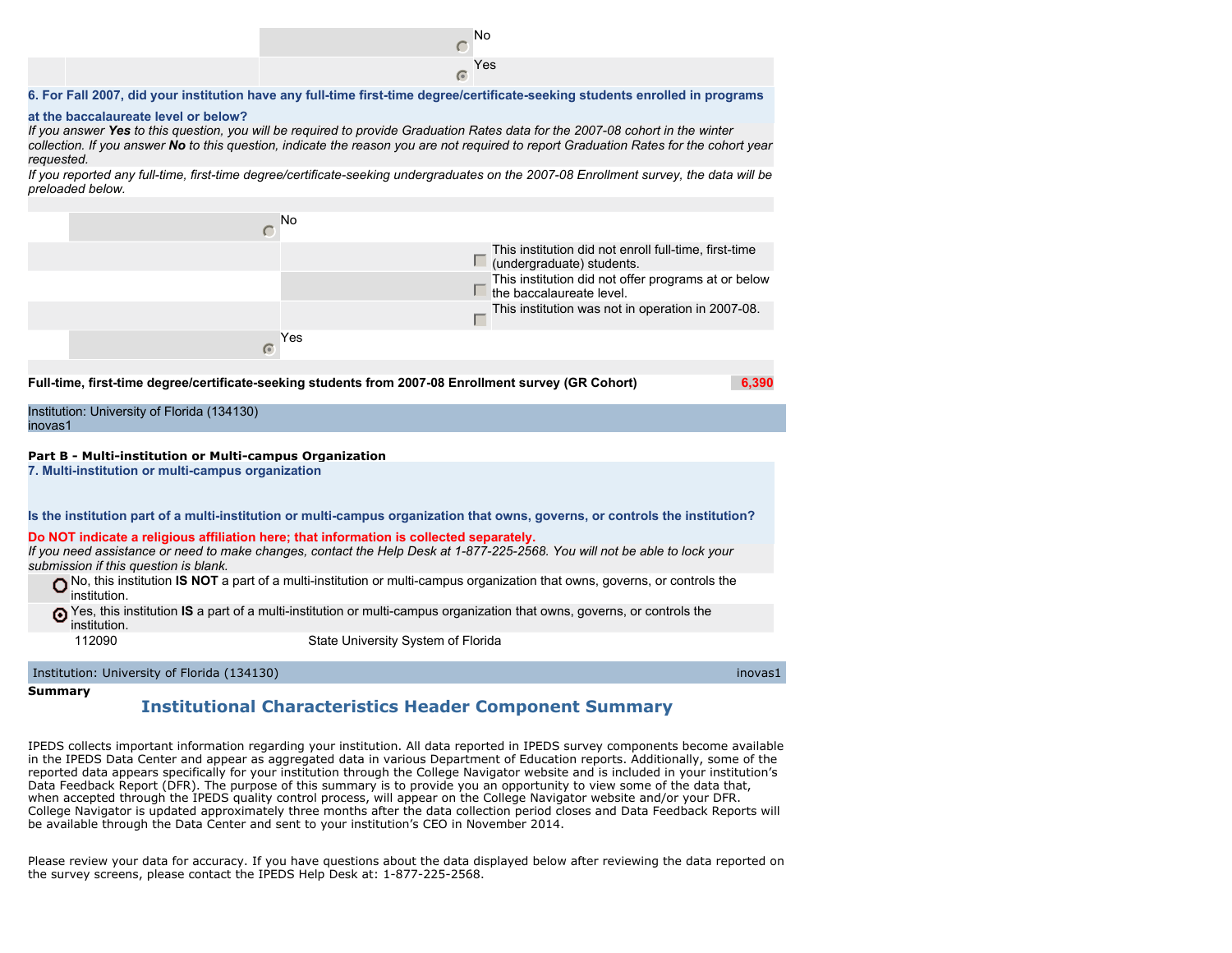|                              | <b>GENERAL INFORMATION</b>                                                                                                                                                                                                                                                                                                                                  |  |  |  |  |  |
|------------------------------|-------------------------------------------------------------------------------------------------------------------------------------------------------------------------------------------------------------------------------------------------------------------------------------------------------------------------------------------------------------|--|--|--|--|--|
| <b>Educational Offerings</b> | Academic                                                                                                                                                                                                                                                                                                                                                    |  |  |  |  |  |
| Control                      | Public<br>Primary Control: State<br>Secondary Control: N/A                                                                                                                                                                                                                                                                                                  |  |  |  |  |  |
| Award Levels Offered         | At least one, but Less than two academic years<br>Associate's degree<br>Bachelor's degree<br>Postbaccalaureate certificate<br>Master's degree<br>Post-master's certificate<br>Doctor's degree - research/scholarship<br>Doctor's degree - professional practice                                                                                             |  |  |  |  |  |
| <b>Reporter Type</b>         | Academic                                                                                                                                                                                                                                                                                                                                                    |  |  |  |  |  |
| Calendar System              | Semester                                                                                                                                                                                                                                                                                                                                                    |  |  |  |  |  |
| Levels of Enrollment Offered | Full-time Undergraduate<br>Full-time First-time, degree/certificate-seeking Undergraduate<br>Full-time Graduate (not including doctor's professional)<br>Part-time Undergraduate<br>Part-time First-time, degree/certificate-seeking Undergraduate<br>Part-time Graduate (not including doctor's professional)<br>Doctor's - Professional Practice Programs |  |  |  |  |  |
| System                       | State University System of Florida                                                                                                                                                                                                                                                                                                                          |  |  |  |  |  |

**Institutional Characteristics 2013-14**

Institution: University of Florida (134130) inovas1

#### **Part A - Mission Statement**

**1. Provide the institution's mission statement** *or* **a web address (URL) where the mission statement can be found. Typed statements are limited to 2,000 characters or less. The mission statement will be available to the public on College Navigator.**

Mission Statement URL:

**Please begin URL with "http://" or "https://"** https://catalog.ufl.edu/

Mission Statement

|         |            | $\times$ 2. Are all the programs at your institution offered completely via distance education? |  |
|---------|------------|-------------------------------------------------------------------------------------------------|--|
|         |            | Yes                                                                                             |  |
|         | $\sqrt{2}$ | No                                                                                              |  |
|         |            |                                                                                                 |  |
| inovas1 |            | Institution: University of Florida (134130)                                                     |  |

#### **Part B - Admissions and Estimated Enrollment**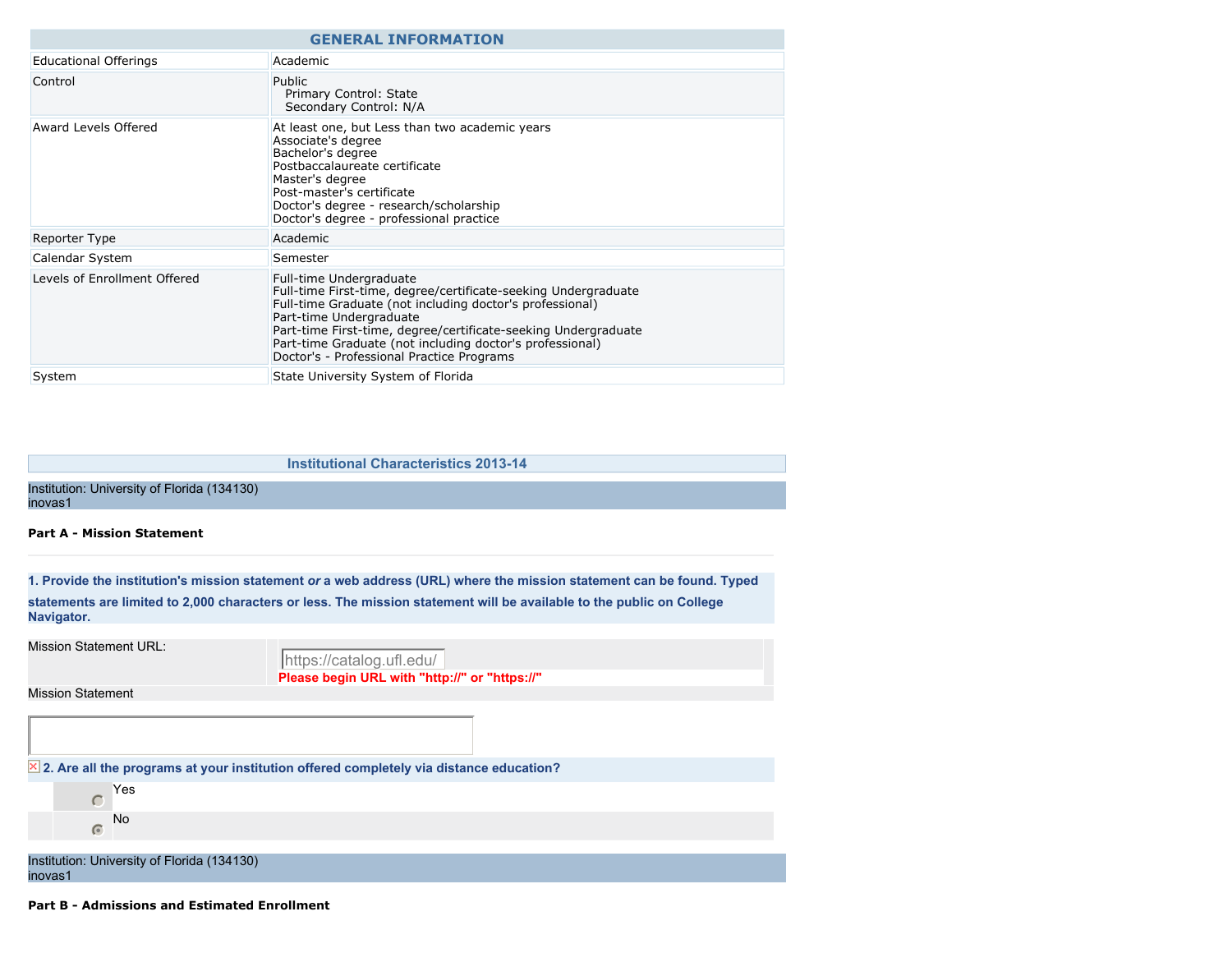#### **1. Does your institution have an open admission policy for all or most entering first-time degree/certificate-seeking**

#### **undergraduate-level students?**

If the only requirement for admission is a high school diploma or GED/other equivalent, your institution is still considered open admission. Institutions that require only an Ability to Benefit or similar test beyond the diploma/equivalent, and only reject a very small number of students based on the test, are also considered open admission.

 $\Sigma$  If your institution does not have an open admission policy, you will be expected to answer additional questions (B2, B3, and B4) regarding your admissions procedures and admissions yield.



 $\overline{X}$  You may use the space below to provide context for the data you've reported above. These context notes will be posted

**on the College Navigator website, and should be written to be understood by students and parents.**

Institution: University of Florida (134130) inovas1

## **Part B - Admission Requirements and Services - Admission Considerations**

**2. Please select the option that best describes how your institution uses any of the following data in its undergraduate**

**selection process.**

| <b>Admission Considerations</b>                                                                                                                                                                                                                                      |            |           | Required Recommended Neither Required nor<br>Recommended | Don't<br>Know |
|----------------------------------------------------------------------------------------------------------------------------------------------------------------------------------------------------------------------------------------------------------------------|------------|-----------|----------------------------------------------------------|---------------|
| Secondary school GPA                                                                                                                                                                                                                                                 | $\epsilon$ | $\subset$ |                                                          |               |
| Secondary school rank                                                                                                                                                                                                                                                | $\subset$  | $\subset$ | $\epsilon$                                               |               |
| Secondary school record                                                                                                                                                                                                                                              | $\subset$  | $\subset$ | $\subset$                                                |               |
| Completion of college-preparatory program                                                                                                                                                                                                                            | $\sqrt{2}$ | C         |                                                          |               |
| Recommendations                                                                                                                                                                                                                                                      | $\subset$  | $\subset$ | $\sigma$                                                 |               |
| Formal demonstration of competencies (e.g., portfolios, certificates of<br>mastery, assessment instruments)                                                                                                                                                          |            | C         | G                                                        |               |
| Admission test scores                                                                                                                                                                                                                                                |            |           |                                                          |               |
| SAT / ACT                                                                                                                                                                                                                                                            | $\bullet$  | $\subset$ |                                                          |               |
| Other Test (ABT, Wonderlic, WISC-III, etc.)<br>Note: If this is the only requirement other than a diploma or equivalent,<br>and few students are not admitted due to this test, please return to<br>question 1 and indicate that your institution is open admission. | $\subset$  | $\subset$ | $\subset$                                                |               |
| TOEFL (Test of English as a Foreign Language)                                                                                                                                                                                                                        |            | C         | $\subset$                                                |               |

Institution: University of Florida (134130) inovas1

**Part B - Admission Requirements and Services - Selection Process**

**3. Provide the number of first-time, degree/certificate-seeking undergraduate students who applied, who were admitted,**

**and who enrolled (either full- or part-time) at your institution for the most recent Fall period available. Include early**

**decision, early action, and students who began studies during the summer prior to the selected fall reporting period.**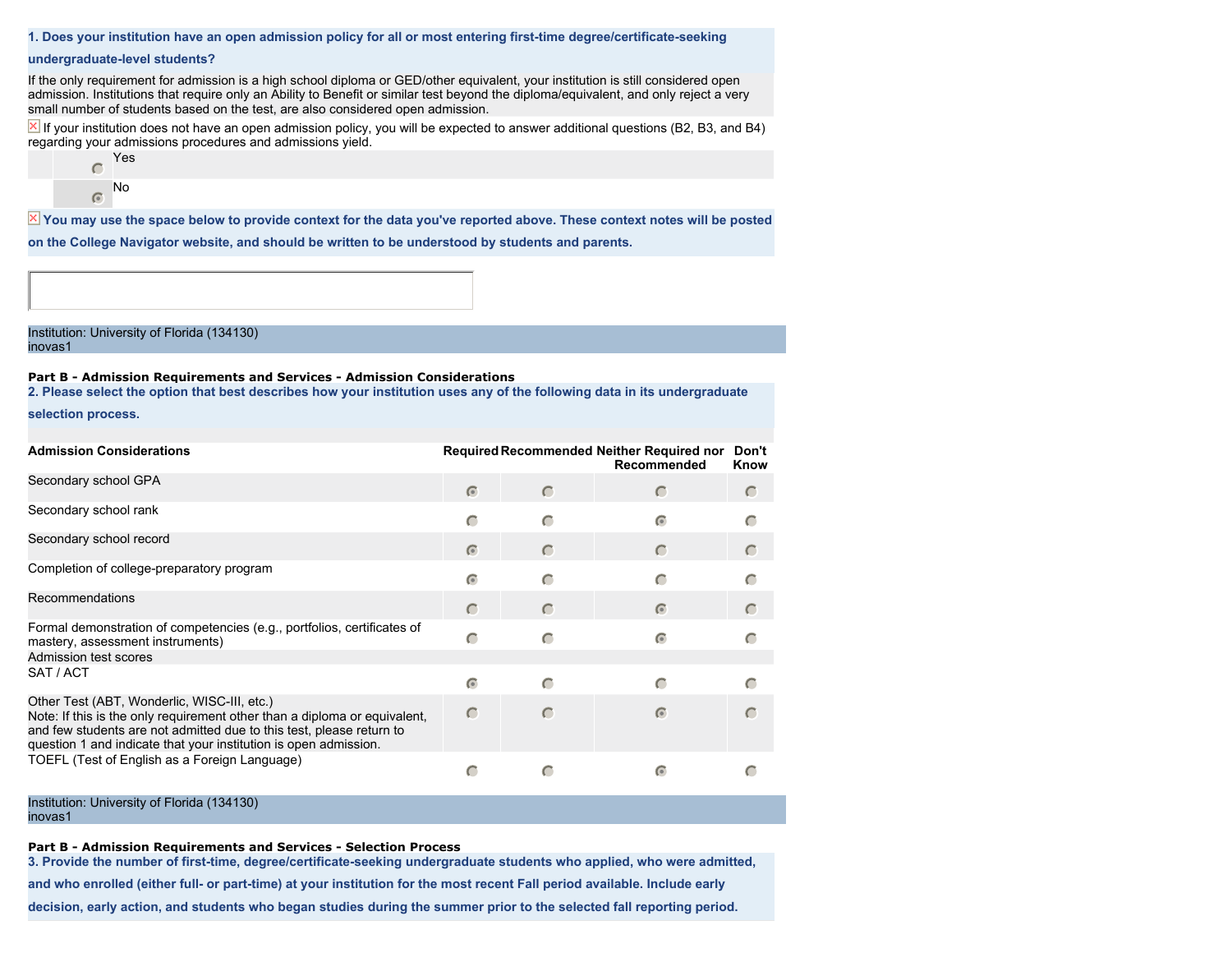#### Remember that this question is only applicable to first-time students, do not include other students in these totals.

Only report students at levels that you indicated were offered in the IC Header. If you made an error in the IC Header, please call the IPEDS Help Desk and correct your error.

| $\cdots$ $\cdots$ $\cdots$ $\cdots$ $\cdots$ $\cdots$ $\cdots$ $\cdots$ $\cdots$ $\cdots$ $\cdots$ $\cdots$ $\cdots$ $\cdots$ $\cdots$ $\cdots$<br><b>Select reporting</b><br>period: | <b>Fall 2012</b><br>C | <b>Fall 2013</b><br>$\sqrt{2}$ |              |
|---------------------------------------------------------------------------------------------------------------------------------------------------------------------------------------|-----------------------|--------------------------------|--------------|
|                                                                                                                                                                                       |                       |                                |              |
|                                                                                                                                                                                       | Men                   | Women                          | <b>Total</b> |
| Number of applicants                                                                                                                                                                  | 11,745                | 15,362                         | 27,107       |
| Number of admissions                                                                                                                                                                  | 5,232                 | 7,386                          | 12,618       |
| Number (of admitted)<br>that enrolled full-time                                                                                                                                       | 2,648                 | 3,704                          | 6,352        |
| Number (of admitted)<br>that enrolled part-time                                                                                                                                       | 10                    | 11                             | 21           |
| Total enrolled full-time<br>and part-time                                                                                                                                             | 2,658                 | 3,715                          | 6,373        |
| Percent of admissions<br>enrolled full-time and<br>part-time                                                                                                                          | 51                    | 50                             | 51           |

**4. If test scores are required for admission for first-time, degree/certificate-seeking undergraduate students, provide the**

**number and percentage of** *enrolled* **students submitting SAT and/or ACT scores, as well as the 25th and 75th percentile**

**scores for each test. Provide writing test scores** *only* **if used for admission. Provide data for the most recent group of** *enrolled* **students for whom data are available. Include new students admitted the summer prior to the selected fall reporting period.**

**DO NOT convert test scores** (e.g., do not convert an SAT score to an ACT scale, etc.). If you have numbers for both SAT and ACT scores, **provide the percentiles for both tests.**

| <b>Select reporting</b><br>period | <b>Fall 2012</b>                                       | <b>Fall 2013</b> | <b>Test scores NOT</b><br>required |
|-----------------------------------|--------------------------------------------------------|------------------|------------------------------------|
|                                   | Number of enrolled students that submitted SAT scores  |                  | $\bigcirc$ 4,000                   |
|                                   | Percent of enrolled students that submitted SAT scores |                  | 63                                 |
|                                   | Number of enrolled students that submitted ACT scores  |                  | 2,367                              |
|                                   | Percent of enrolled students that submitted ACT scores |                  |                                    |

|                             | 25th Percentile | <b>75th Percentile</b> |
|-----------------------------|-----------------|------------------------|
| <b>SAT Critical Reading</b> | 580             | 670                    |
| <b>SAT Math</b>             | 590             | 690                    |
| <b>SAT Writing</b>          | 570             | 680                    |
| <b>ACT Composite</b>        | 26              | 31                     |
| <b>ACT English</b>          | 25              | $\bigcirc$ 32          |
| <b>ACT Math</b>             | 25              | 30                     |
| <b>ACT Writing</b>          | 8               | 19                     |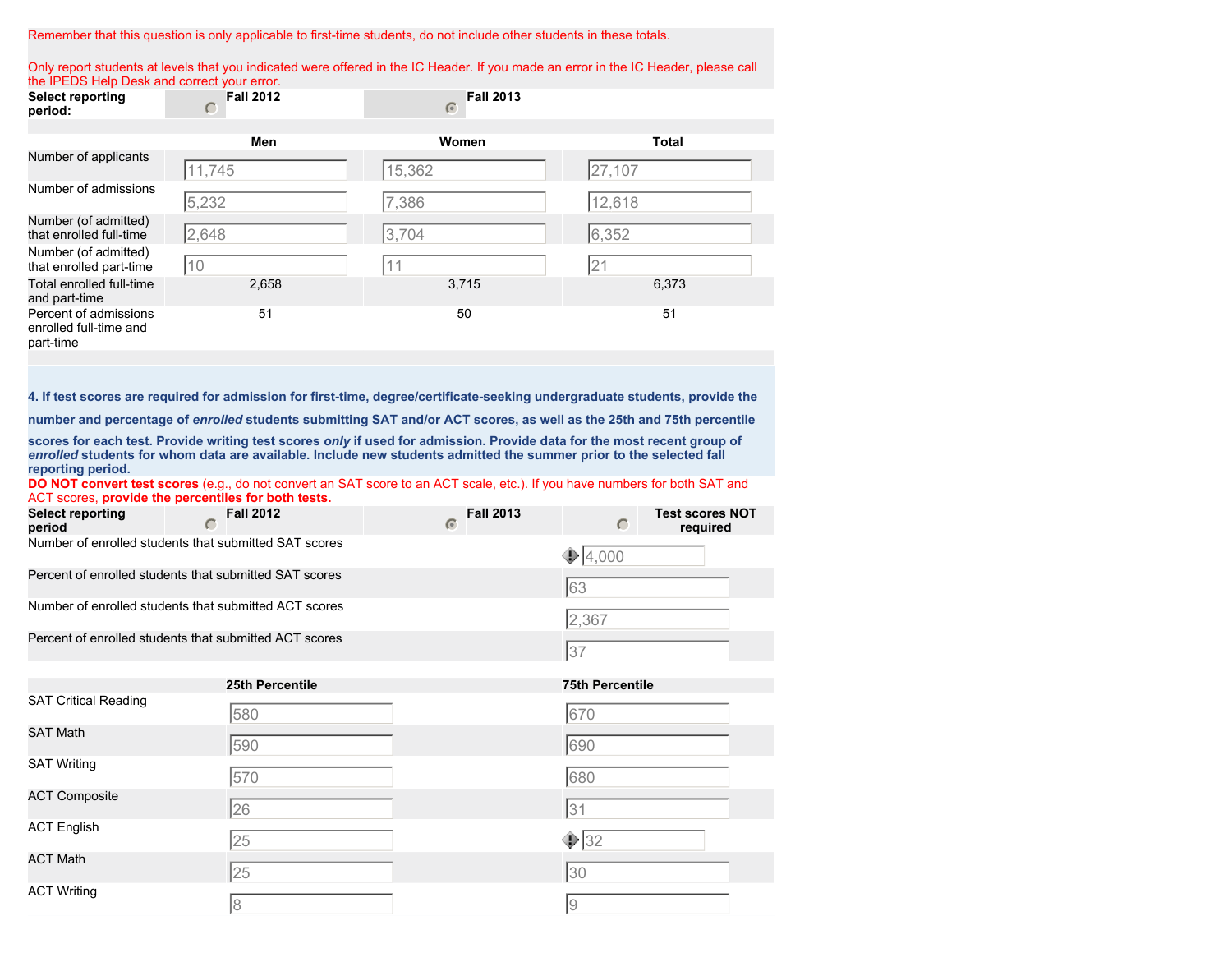X You may use the space below to provide context for the data you've reported above. These context notes will be posted

**on the College Navigator website, and should be written to be understood by students and parents.**

Institution: University of Florida (134130) inovas1

#### **Part B - Estimated Fall Enrollment**

# **Estimated 2013 Fall Enrollment**

*Provide an early estimate of the institution's fall enrollment for all levels offered. Levels should match those indicated 'Yes' in the IC Header survey. If you made an error in the IC Header survey, please contact the Help Desk.*

#### *These data will NOT appear in College Navigator, but will be made available via the IPEDS Data Center.*

Estimates should be based on the definitions used in the IPEDS Fall Enrollment component submitted during the spring collection (for academic institutions report an estimate of the students that are/will be enrolled as of October 15, 2013; for program reporter institutions report an estimate of students enrolled in your institution at any time between August 1 and October 31, 2013). Prior year (PY) Fall Enrollment counts are provided for reference.

|                                                                                              | $X$ Full-time | <b>FT PY</b><br>Enroll-<br>ment | $\times$ Part-time | <b>PT PY</b><br>Enroll-<br>ment | <b>Total</b> |
|----------------------------------------------------------------------------------------------|---------------|---------------------------------|--------------------|---------------------------------|--------------|
| Undergraduate (academic or<br>occupational programs)                                         | 30,314        | 30.241<br>2,854                 |                    | 2,535                           | 33,168       |
| Of undergraduates, those who are<br>first-time, degree/certificate-seeking 6.348<br>students |               | 6,273                           |                    | 17                              | 6,370        |
| <b>Graduate</b>                                                                              | 12,176        | 12,624<br>4,534                 |                    | 4.513                           | 16.710       |

Institution: University of Florida (134130) inovas1

Weekend/evening college

 $\overline{\vee}$ 

#### **Part C - Student Services - Special Learning Opportunities**

|  |  |  |  | 1. Does your institution accept any of the following? [Check all that apply] |
|--|--|--|--|------------------------------------------------------------------------------|
|--|--|--|--|------------------------------------------------------------------------------|

| $\overline{\vee}$                | Dual credit (college credit earned while in high school) |                                                                                                         |                                     |  |
|----------------------------------|----------------------------------------------------------|---------------------------------------------------------------------------------------------------------|-------------------------------------|--|
| г                                | Credit for life experiences                              |                                                                                                         |                                     |  |
| $\overline{\vee}$                | Advanced placement (AP) credits                          |                                                                                                         |                                     |  |
| г                                | None of the above                                        |                                                                                                         |                                     |  |
|                                  |                                                          |                                                                                                         |                                     |  |
|                                  |                                                          | 2. What types of special learning opportunities are offered by your institution? [Check all that apply] |                                     |  |
|                                  |                                                          |                                                                                                         |                                     |  |
| <b>ROTC</b><br>$\overline{\vee}$ |                                                          |                                                                                                         |                                     |  |
|                                  | Army<br>$\overline{\vee}$                                | Navy                                                                                                    | Air Force<br>$\mathsf{I}\mathsf{V}$ |  |
| $\overline{\vee}$                | Study abroad                                             |                                                                                                         |                                     |  |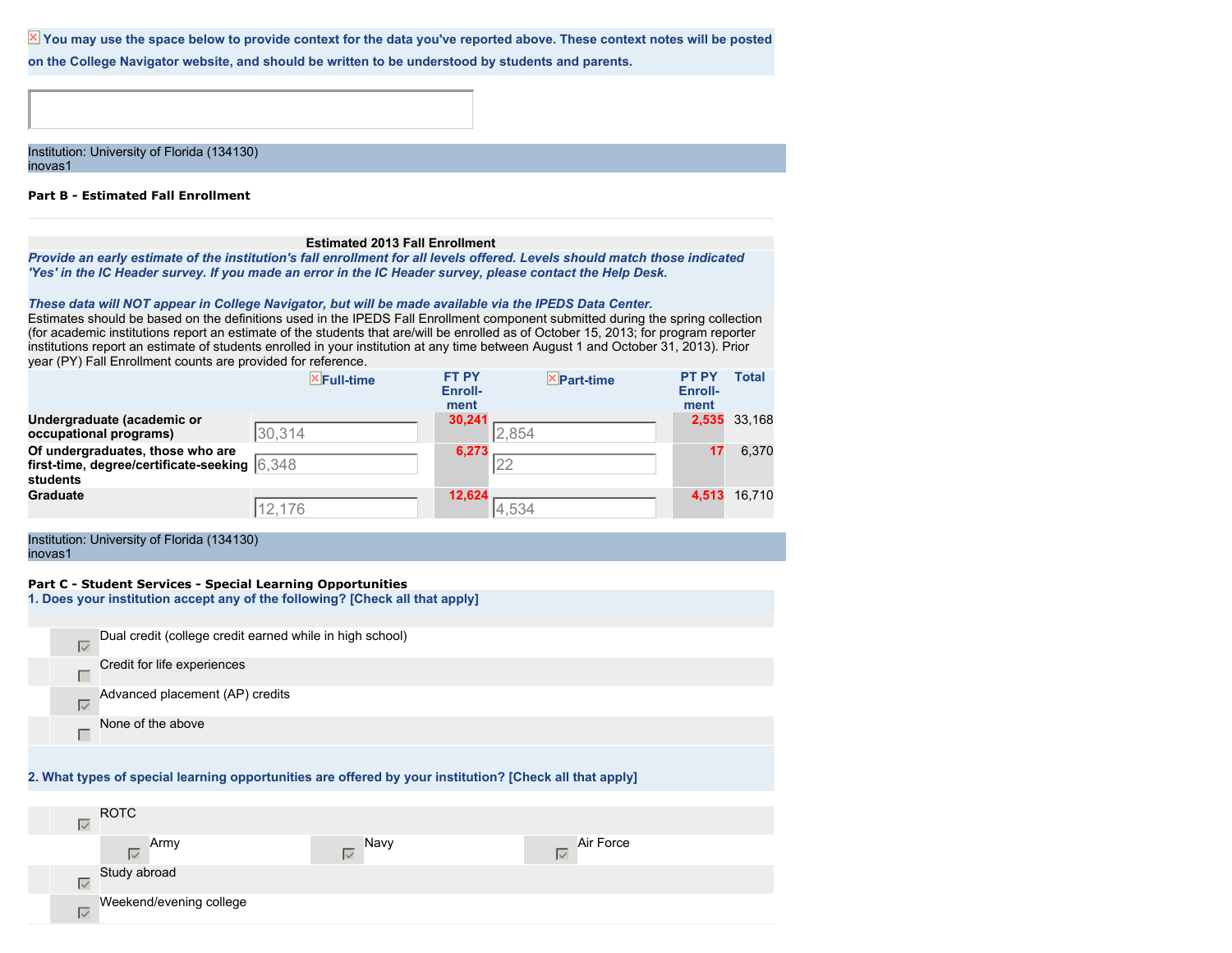| Teacher certification (for the elementary, middle school/junior high, or secondary level)<br>$\overline{\vee}$        |
|-----------------------------------------------------------------------------------------------------------------------|
| Do not include certifications to teach at the postsecondary level.                                                    |
| Students can complete their preparation in certain areas of specialization<br>$\overline{\vee}$                       |
| Students must complete their preparation at another institution for certain areas of specialization                   |
| This institution is approved by the state for the initial certification or licensure of teachers<br>$\overline{\vee}$ |
| None of the above                                                                                                     |
| 3. If your institution grants a bachelor's degree or higher but does not offer a full 4-year program of study at the  |
| undergraduate level, how many years of completed college-level work are required for entrance?                        |
| Number of years<br>Select One <sup>-</sup>                                                                            |
| Institution: University of Florida (134130)<br>inovas1                                                                |

#### **Part C - Student Services - Distance Opportunities**

**4. Which of the following selected student services are offered by your institution? [Check all that apply]**

| $\vert \vee$      | Remedial services                           |
|-------------------|---------------------------------------------|
| Ⅳ                 | Academic/career counseling services         |
| $\overline{\vee}$ | Employment services for current students    |
| ⊽                 | Placement services for program completers   |
| $\overline{\vee}$ | On-campus day care for children of students |
|                   | None of the above                           |
|                   |                                             |

**5. Does your institution have its own library or are you financially supporting a shared library with another postsecondary**

 $\Box$ 

# **education institution?**



Tuition payment plan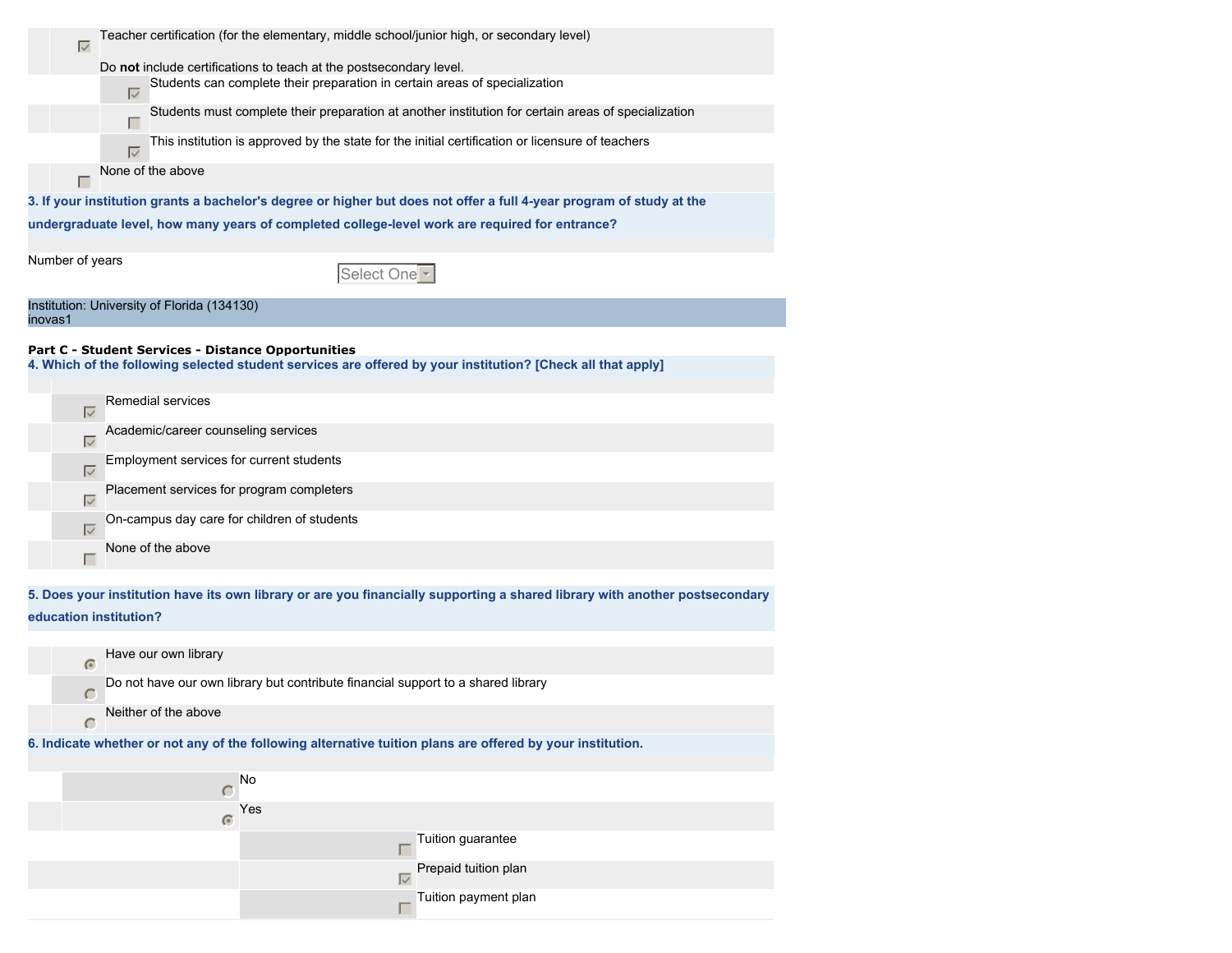|  |               |                                                                                                                                  | Other (specify in box below) |  |
|--|---------------|----------------------------------------------------------------------------------------------------------------------------------|------------------------------|--|
|  |               | $\times$ 7. Please indicate at what level(s) your institution offers distance education opportunities (courses and/or programs). |                              |  |
|  |               |                                                                                                                                  |                              |  |
|  | Undergraduate |                                                                                                                                  |                              |  |
|  | Graduate      |                                                                                                                                  |                              |  |
|  |               | The institution does not offer distance education opportunities                                                                  |                              |  |
|  |               | X You may use the space below to provide context for the data you've reported above. These context notes will be posted          |                              |  |

**on the College Navigator website, and should be written to be understood by students and parents.**

Institution: University of Florida (134130) inovas1

#### **Part C - Disability Service**

**Please indicate the percentage of all undergraduates enrolled during fall 2012 who were formally registered as students with disabilities with the institution's office of disability services (or the equivalent office).**

|  | 3 percent or less    |  |    |
|--|----------------------|--|----|
|  | More than 3 percent: |  | 0/ |

 $\overline{X}$  You may use the space below to provide context for the data you've reported above. These context notes will be posted

**on the College Navigator website, and should be written to be understood by students and parents.**

Institution: University of Florida (134130) inovas1

**Part D - Student Charges Questions**

**1. Are all full-time, first-time degree/certificate-seeking students required to live on campus or in institutionally-controlled**

#### **housing?**

*If you answer Yes to this question, you will not be asked to report off-campus room and board in the price of attendance (D11).*

*This is only a screening question, and your response does not show up on College Navigator.*

*If you make any exceptions to this rule, and have even one first-time, full-time student living off-campus, please answer No so that this does not cause conflicts with the Student Financial Aid survey. Making changes to the SFA component is very difficult and may lead to inaccurate reporting for your institution.*

No

 $\sqrt{a}$ 

Yes, and we do not make **ANY** (even one) exceptions to this rule

# **2. Does your institution charge different tuition for in-district, in-state, or out-of-state students?**

*If you answer Yes to this question, you will be expected to report tuition amounts for in-district, in-state, and out-of-state students.*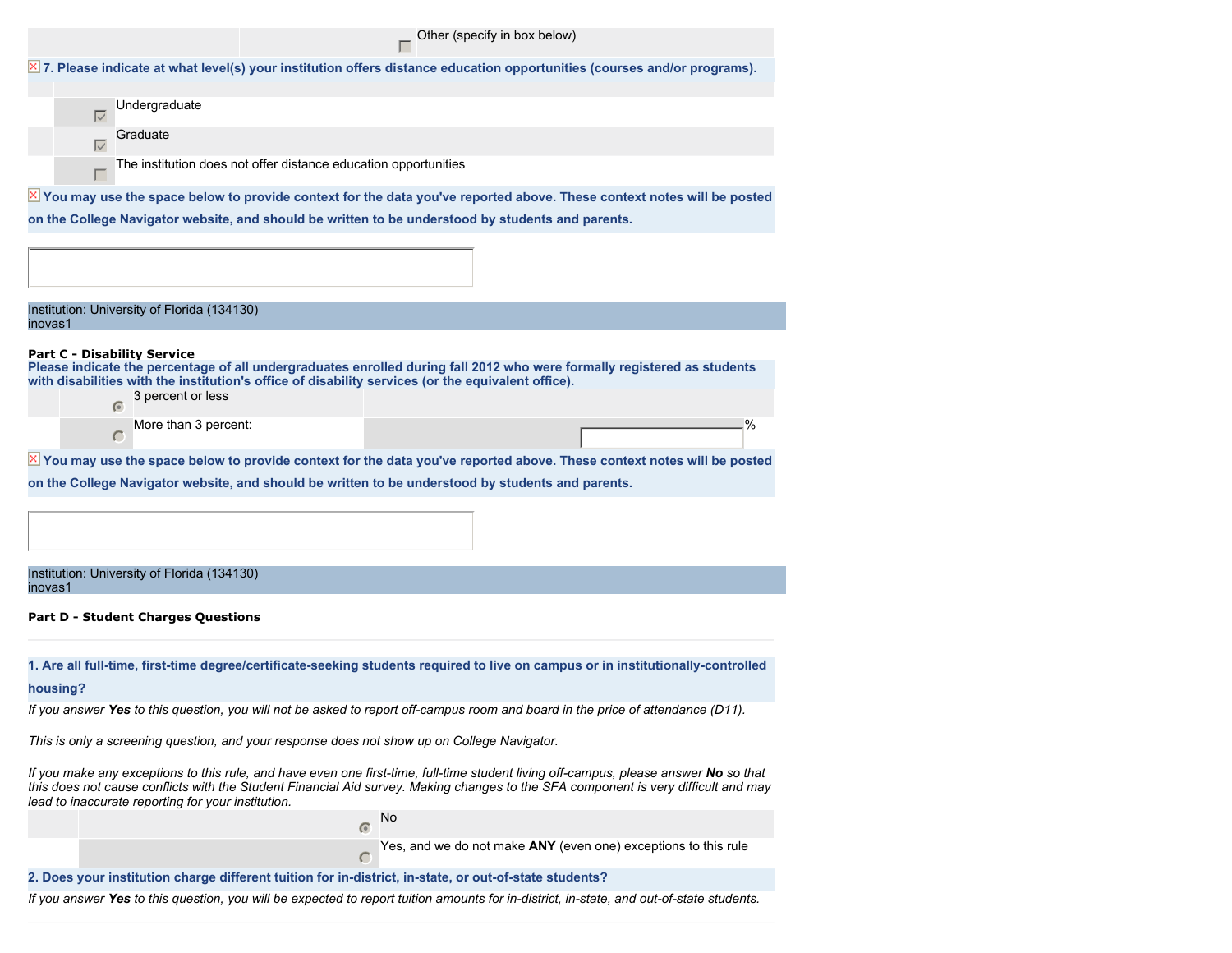*Please only select Yes if you really charge different tuition rates, or you will be reporting the same numbers 3 times.*

| No                                                                                                                                                                |  |
|-------------------------------------------------------------------------------------------------------------------------------------------------------------------|--|
| Yes<br>$\sqrt{2}$                                                                                                                                                 |  |
| 3. Does your institution offer institutionally-controlled housing (either on or off campus)?                                                                      |  |
| If you answer Yes to this question, you will be expected to specify a housing capacity, and to report a room charge or a combined<br>room and board charge (D10). |  |
| No                                                                                                                                                                |  |
| Yes<br>$\sqrt{2}$                                                                                                                                                 |  |
| Specify housing capacity for academic year 2013-14                                                                                                                |  |
| 10,858                                                                                                                                                            |  |
| 4. Do you offer board or meal plans to your students?                                                                                                             |  |
| If you answer Yes to this question, you will be expected to report a board charge or combined room and board charge (D10).                                        |  |
| No                                                                                                                                                                |  |
| Yes - Enter the number of meals per week in the maximum meal<br>plan available                                                                                    |  |
|                                                                                                                                                                   |  |
| Yes - Number of meals per week can vary (e.g., students' charge<br>$\sqrt{2}$<br>meals against a meal card)                                                       |  |
| Institution: University of Florida (134130)<br>inovas1                                                                                                            |  |

**Part D - Undergraduate Student Charges**

| If the institution charges an application fee, indicate the amount. |                   |
|---------------------------------------------------------------------|-------------------|
| <b>×Amount</b>                                                      | <b>Prior year</b> |
| 130                                                                 |                   |
|                                                                     |                   |

# **5. Charges to full-time undergraduate students for the full academic year 2013-14**

*Please be sure to report an average tuition that includes all students at all levels (freshman, sophomore, etc.).*

|                                      | In-district | Prior<br>year | In-state | Prior<br>year | Out-of-state | Prior<br>year |
|--------------------------------------|-------------|---------------|----------|---------------|--------------|---------------|
| All full-time undergraduates         |             |               |          |               |              |               |
| Average tuition $\frac{1}{\sqrt{4}}$ |             | 4,425         |          | 4,425         |              | 25,641        |
|                                      | 4,477       |               | 44,477   |               | 25,694       |               |
| Required fees                        |             | 1.718         |          | 1.718         |              | 2,779         |
|                                      | .786        |               | .,786    |               | 2,847        |               |

**6. Per credit hour charge for part-time undergraduate students**

*Please be sure to report an average per credit tuition that includes all students at all levels (freshman, sophomore, etc.).*

|                 | In-district | Prior<br>year | In-state | <b>Prior</b><br>year | Out-of-state | Prior<br>year |
|-----------------|-------------|---------------|----------|----------------------|--------------|---------------|
| Per credit hour |             | 1 1 8         |          | 1 1 2                |              | 855           |
| charge          | 49          |               | 49       |                      | 856          |               |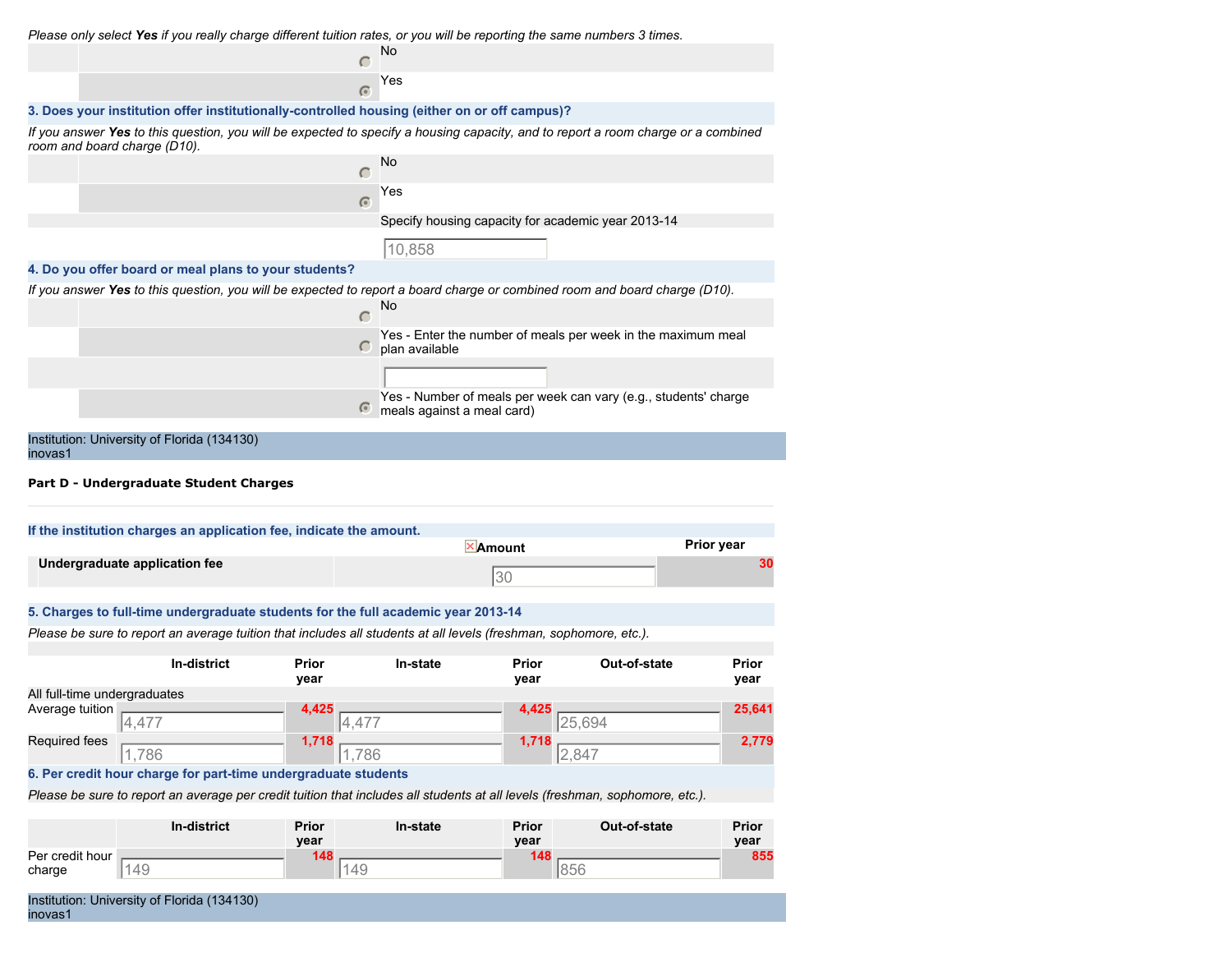# **Part D - Graduate Student Charges**

|                           | If the institution charges an application fee, indicate the amount.                                                         |                         |                                                                                                                                          | <b>Amount</b>                  |                        |                         |
|---------------------------|-----------------------------------------------------------------------------------------------------------------------------|-------------------------|------------------------------------------------------------------------------------------------------------------------------------------|--------------------------------|------------------------|-------------------------|
|                           | <b>Graduate application fee</b>                                                                                             |                         | 30                                                                                                                                       |                                |                        | Prior year<br>30        |
|                           |                                                                                                                             |                         | Please do not include tuition for Doctor's Degree - Professional Practice programs.<br>Data for those programs are collected separately. |                                |                        |                         |
|                           | 7. Charges to full-time graduate students for the full academic year 2013-14                                                |                         |                                                                                                                                          |                                |                        |                         |
| Average<br>tuition        | In-district<br>10,770                                                                                                       | Prior<br>year<br>10,770 | In-state<br>10,770                                                                                                                       | <b>Prior</b><br>year<br>10,770 | Out-of-state<br>27,335 | Prior<br>year<br>27,335 |
| Required fees             | 1,872                                                                                                                       | 1,820                   | 1,872                                                                                                                                    | 1,820                          | 2,701                  | 2,648                   |
|                           | 8. Per credit hour charge for part-time graduate students                                                                   |                         |                                                                                                                                          |                                |                        |                         |
|                           | In-district                                                                                                                 | Prior<br>year           | In-state                                                                                                                                 | <b>Prior</b><br>year           | Out-of-state           | Prior<br>year           |
| Per credit<br>hour charge | 449                                                                                                                         | 449<br>449              |                                                                                                                                          | 449                            | 1,139                  | 1,139                   |
| inovas1                   | Institution: University of Florida (134130)<br>Part D - Student Charges - Graduate, Doctor's Professional Practice Tuition  |                         |                                                                                                                                          |                                |                        |                         |
|                           | 9. List the typical tuition and required fees for a full-time doctor's-professional practice student in any of the selected |                         |                                                                                                                                          |                                |                        |                         |
|                           | programs for the full academic year 2013-14.                                                                                |                         |                                                                                                                                          |                                |                        |                         |
| practice                  | DO NOT include room and board charges<br>Doctor's degree-professional                                                       | In-state                |                                                                                                                                          |                                | Out-of-state           |                         |
|                           | 1. Chiropractic (D.C. or D.C.M.):<br>Tuition amount                                                                         |                         |                                                                                                                                          |                                |                        |                         |
|                           | Required fees                                                                                                               |                         |                                                                                                                                          |                                |                        |                         |
|                           | 2. Dentistry (D.D.S. or D.M.D.):<br>Tuition amount                                                                          |                         |                                                                                                                                          |                                |                        |                         |
|                           |                                                                                                                             | 37,564                  |                                                                                                                                          |                                | 62.783                 |                         |
|                           | Required fees                                                                                                               | 3,997                   |                                                                                                                                          |                                | 5,258                  |                         |
| 3. Medicine (M.D.):       |                                                                                                                             |                         |                                                                                                                                          |                                |                        |                         |
|                           | Tuition amount                                                                                                              | 32,744                  |                                                                                                                                          |                                | 60,592                 |                         |
|                           | Required fees                                                                                                               | 3,756                   |                                                                                                                                          |                                | 5,148                  |                         |
| 4. Optometry (O.D.):      |                                                                                                                             |                         |                                                                                                                                          |                                |                        |                         |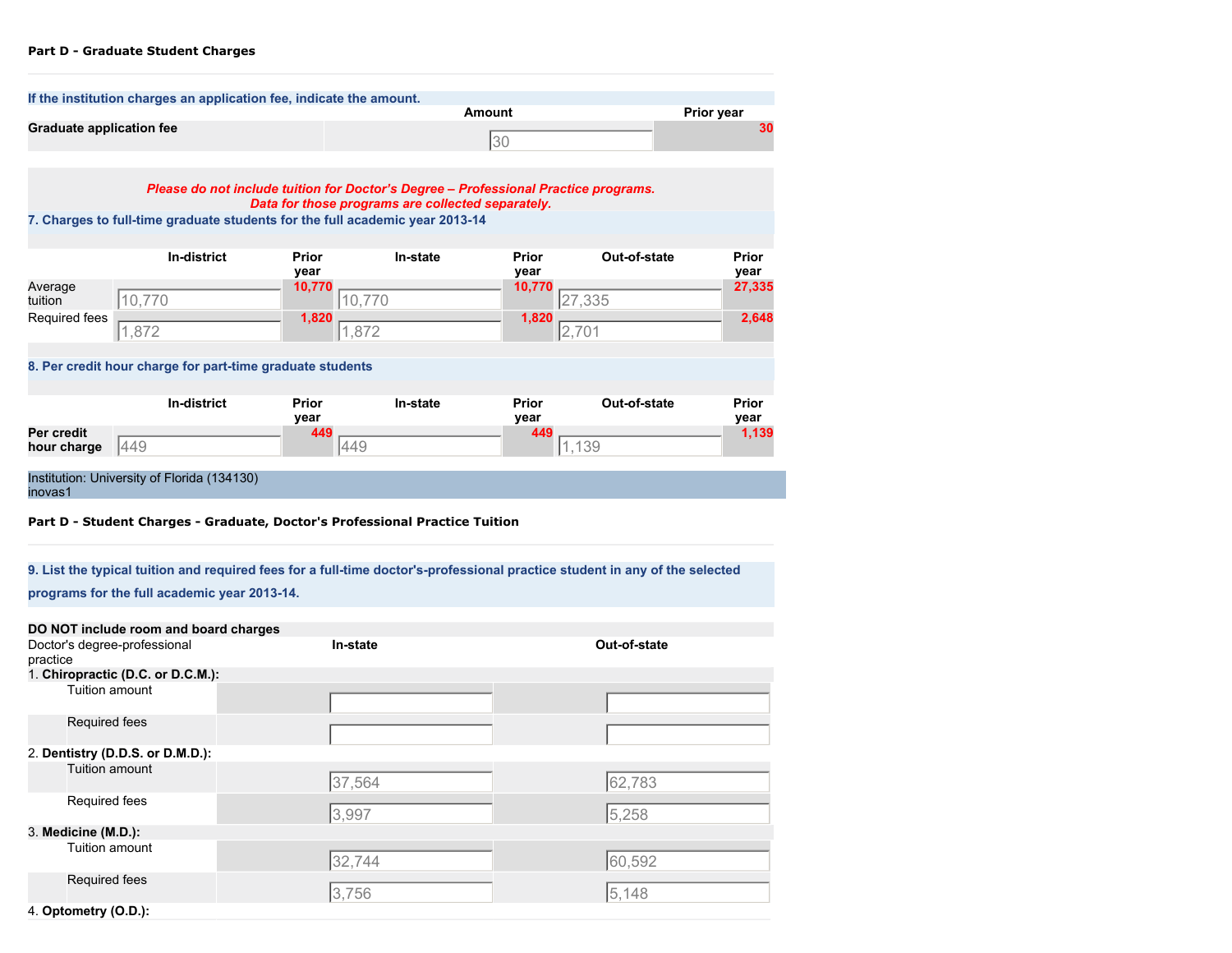| Tuition amount                         |        |        |
|----------------------------------------|--------|--------|
| Required fees                          |        |        |
| 5. Osteopathic Medicine (D.O.):        |        |        |
| Tuition amount                         |        |        |
| Required fees                          |        |        |
| 6. Pharmacy (Pharm.D.):                |        |        |
| Tuition amount                         | 19,845 | 41,886 |
| Required fees                          | 2,915  | 4,017  |
| 7. Podiatry (Pod.D., D.P., or D.P.M.): |        |        |
| Tuition amount                         |        |        |
| Required fees                          |        |        |
| 8. Veterinary Medicine (D.V.M.):       |        |        |
| Tuition amount                         | 25,248 | 45,225 |
| Required fees                          | 3,381  | 4,380  |
| 9. Law (J.D.):                         |        |        |
| Tuition amount                         | 19,574 | 38,017 |
| Required fees                          | 2,607  | 3,529  |
|                                        |        |        |

Institution: University of Florida (134130) inovas1

**Part D - Student Charges - Room and Board**

| 10. What are the typical room and board charges for a student for the full academic year 2013-14? |  |
|---------------------------------------------------------------------------------------------------|--|
|                                                                                                   |  |

| If your institution offers room or board at no charge to students, enter zero.                                                                        |        |                   |
|-------------------------------------------------------------------------------------------------------------------------------------------------------|--------|-------------------|
| If you report room and board separately, leave the combined charge blank. If you report a combined charge, leave the room and<br>board charges blank. |        |                   |
| Room and board charges                                                                                                                                | Amount | <b>Prior year</b> |
| Room charge (Double occupancy)                                                                                                                        | 5,230  | 5,240             |
| Board charge (Maximum plan)                                                                                                                           | 4.290  | 4,130             |
| Combined room and board charge<br>(Answer only if you CANNOT separate room and board charges.)                                                        |        |                   |

Institution: University of Florida (134130) inovas1

# **Part D - Student Charges - Price of Attendance**

**11. Cost of attendance for full-time, first-time undergraduate students:**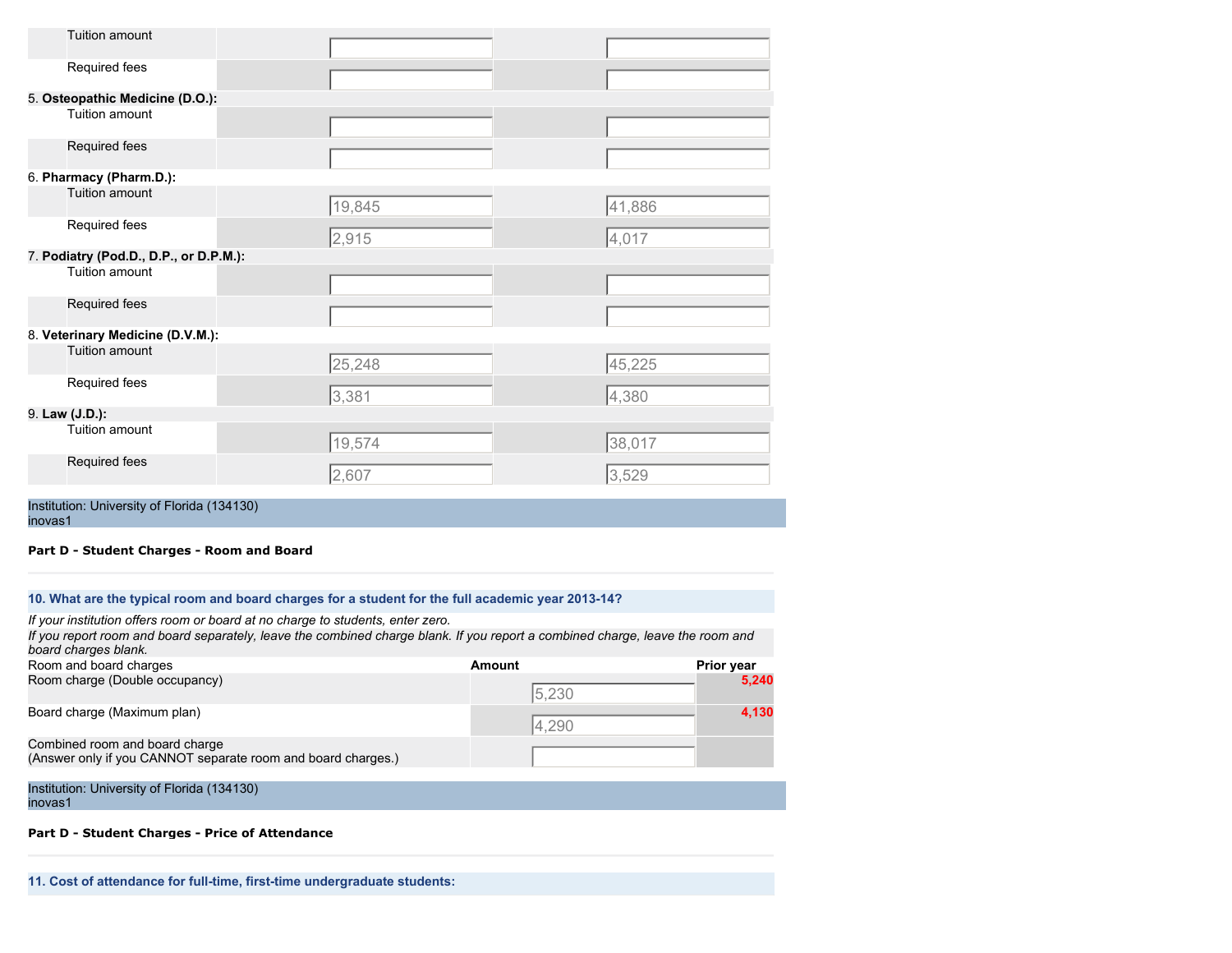*Please enter the amounts requested below. These data will be made available to the public on College Navigator. If your institution participates in any Title IV programs (Pell, Stafford, etc.), you must complete all information. Estimates of expenses for books and supplies, room and board, and other expenses are those from the Cost of Attendance report used by the financial aid office in determining financial need. Please talk to your financial aid office to get these numbers, to ensure that you are reporting correctly.* &nbsp

 If the **2013-14 tuition and/or fees as reported on this page** for *full-time, first-time students* are covered by a tuition guarantee program, check the applicable box(es) under 'Tuition Guarantee'. Additionally, please indicate the maximum % increase that is guaranteed. *These numbers are expected to be fairly small. Please contact the Help Desk if you are confused about these values and how to report them.*

| <b>Charges for</b><br>full academic<br>year |        | 2010-11 2011-12 2012-13 |        | 2013-14        |                                                                                                                          |                              |
|---------------------------------------------|--------|-------------------------|--------|----------------|--------------------------------------------------------------------------------------------------------------------------|------------------------------|
| Published tuition and required fees:        |        |                         |        |                | $\overline{\mathbb{Z}}$ Tuition<br>Guarantee<br>(check only if<br>applicable to<br>entering students<br>in $2013 - 14$ ) | <b>Guaranteed increase %</b> |
| In-district                                 |        |                         |        |                |                                                                                                                          |                              |
| Tuition                                     | 3,530  | 4,060                   | 4,425  | 4,477          | Г                                                                                                                        |                              |
| Required<br>fees                            | 1,514  | 1,597                   | 1,718  | 1,786          | $\Box$                                                                                                                   |                              |
| Tuition +<br>fees total                     | 5,044  | 5,657                   | 6,143  | 6,263          |                                                                                                                          |                              |
| In-state                                    |        |                         |        |                |                                                                                                                          |                              |
| Tuition                                     | 3,530  | 4,060                   | 4,425  | 4,477          | Г                                                                                                                        |                              |
| Required<br>fees                            | 1,514  | 1,597                   | 1,718  | 1,786          | $\Box$                                                                                                                   |                              |
| Tuition +<br>fees total                     | 5,044  | 5,657                   | 6,143  | 6,263          |                                                                                                                          |                              |
| Out-of-state                                |        |                         |        |                |                                                                                                                          |                              |
| Tuition                                     | 24,746 | 25,276                  | 25,641 | 25,694         | Γ                                                                                                                        |                              |
| Required<br>fees                            | 2,575  | 2,658                   | 2,779  | 2,847          | П                                                                                                                        |                              |
| Tuition +<br>fees total                     | 27,321 | 27,934                  | 28,420 | 28,541         |                                                                                                                          |                              |
| Books and<br>supplies                       | 1,000  | 1,070                   | 1,080  | 1,080          |                                                                                                                          |                              |
| On-campus:                                  |        |                         |        |                |                                                                                                                          |                              |
| Room and<br>board                           | 8,640  | 8,800                   | 9,370  | 9,520          |                                                                                                                          |                              |
| Other<br>expenses                           | 3,720  | 4,260                   | 3,960  | $\oint 2,240$  |                                                                                                                          |                              |
| Room and<br>board and<br>other<br>expenses  | 12,360 | 13,060                  | 13,330 | 11,760         |                                                                                                                          |                              |
| Off-campus (not with family):               |        |                         |        |                |                                                                                                                          |                              |
| Room and<br>board                           | 8,640  | 8,800                   | 9,370  | 9,520          |                                                                                                                          |                              |
| Other<br>expenses                           | 3,720  | 4,260                   | 3,960  | $\sqrt{2,240}$ |                                                                                                                          |                              |
|                                             | 12.360 | 13.060                  | 13,330 | 11,760         |                                                                                                                          |                              |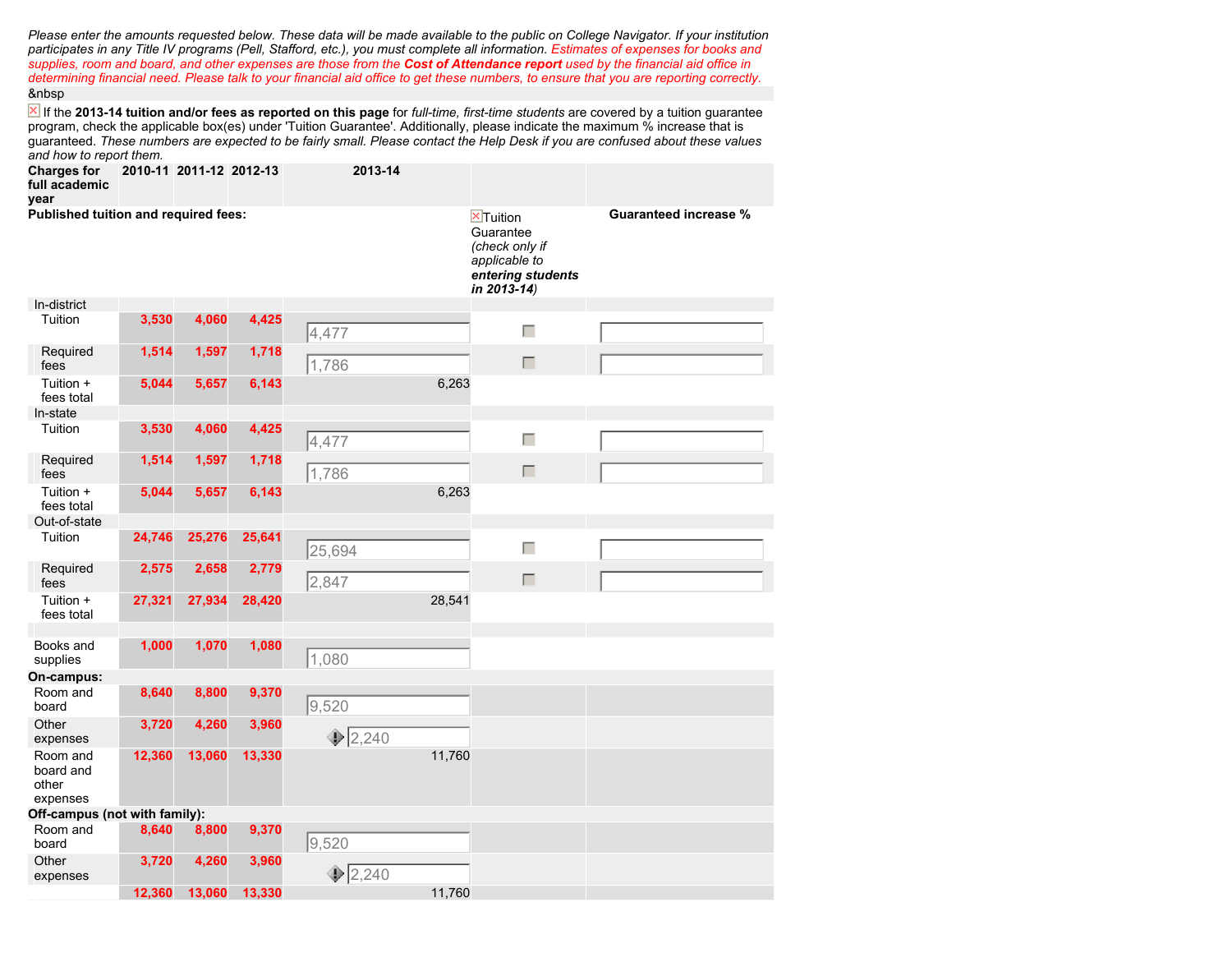| 3.720 | 4.260 | 3.960                     |        |                                                                                                                         |
|-------|-------|---------------------------|--------|-------------------------------------------------------------------------------------------------------------------------|
|       |       |                           | 12.240 |                                                                                                                         |
|       |       |                           |        |                                                                                                                         |
|       |       | Off-campus (with family): |        | X You may use the space below to provide context for the data you've reported above. These context notes will be posted |

**on the College Navigator website, and should be written to be understood by students and parents.**

# Institution: University of Florida (134130) inovas1

# **Part E - Athletic Association**

| 1. Is this institution a member of a national athletic association? |                                                                      |  |  |  |  |
|---------------------------------------------------------------------|----------------------------------------------------------------------|--|--|--|--|
| No<br>$\subset$                                                     |                                                                      |  |  |  |  |
| $\sqrt{2}$                                                          | Yes - Check all that apply                                           |  |  |  |  |
|                                                                     | National Collegiate Athletic Association (NCAA)<br>$\overline{\vee}$ |  |  |  |  |
|                                                                     | National Association of Intercollegiate Athletics (NAIA)<br>Γ        |  |  |  |  |
|                                                                     | National Junior College Athletic Association (NJCAA)<br>Г            |  |  |  |  |
|                                                                     | United States Collegiate Athletic Association (USCAA)<br>г           |  |  |  |  |
|                                                                     | National Christian College Athletic Association (NCCAA)<br>Г         |  |  |  |  |
|                                                                     | Other                                                                |  |  |  |  |
|                                                                     |                                                                      |  |  |  |  |

**2. If this institution is a member of the NCAA or NAIA, specify the conference FOR EACH SPORT using the pull down menu.**

| <b>Sport</b>               | <b>NCAA or NAIA member</b> |                                  | <b>Conference</b>         |  |  |
|----------------------------|----------------------------|----------------------------------|---------------------------|--|--|
| Football                   | <b>No</b>                  | Yes-Specify<br>$\sqrt{2}$        | Southeastern Conference   |  |  |
| Basketball                 | <b>No</b>                  | <b>Yes-Specify</b><br>$\sqrt{2}$ | Southeastern Conference   |  |  |
| Baseball                   | <b>No</b>                  | Yes-Specify<br>$\sqrt{2}$        | Southeastern Conference - |  |  |
| Cross country and/or track | <b>No</b>                  | <b>Yes-Specify</b><br>$\sqrt{2}$ | Southeastern Conference   |  |  |

Institution: University of Florida (134130) inovas1

**Summary**

# **Institutional Characteristics Component Summary Academic Year Reporters**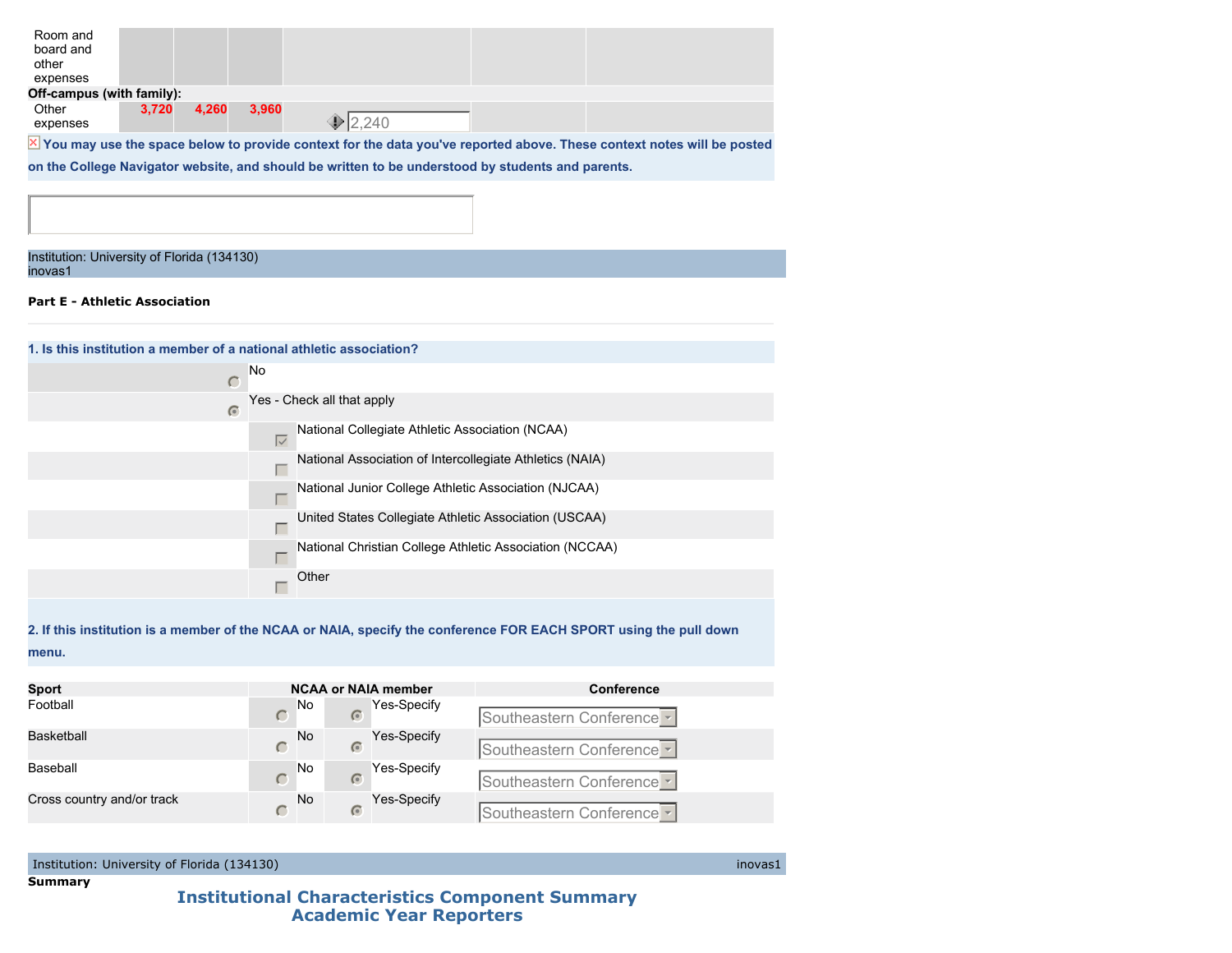IPEDS collects important information regarding your institution. All data reported in IPEDS survey components become available in the IPEDS Data Center and appear as aggregated data in various Department of Education reports. Additionally, some of the reported data appears specifically for your institution through the College Navigator website and is included in your institution's Data Feedback Report (DFR). The purpose of this summary is to provide you an opportunity to view some of the data that, when accepted through the IPEDS quality control process, will appear on the College Navigator website and/or your DFR. College Navigator is updated approximately three months after the data collection period closes and Data Feedback Reports will be available through the Data Center and sent to your institution's CEO in November 2014.

Please review your data for accuracy. If you have questions about the data displayed below after reviewing the data reported on the survey screens, please contact the IPEDS Help Desk at: 1-877-225-2568 or ipedshelp@rti.org.

| <b>GENERAL INFORMATION</b>                                                                           |                                                                                                                                                                                                  |  |  |  |
|------------------------------------------------------------------------------------------------------|--------------------------------------------------------------------------------------------------------------------------------------------------------------------------------------------------|--|--|--|
| Mission Statement                                                                                    | https://catalog.ufl.edu/ugrad/current/uf-mission/pages/home.aspx                                                                                                                                 |  |  |  |
| Are all the programs at your institution<br>offered completely via distance<br>education?            | <b>No</b>                                                                                                                                                                                        |  |  |  |
| Special Learning Opportunities                                                                       | ROTC (Army<br><b>Navy</b><br>Air Force)<br>Study abroad<br>Weekend/evening college<br>Teacher certification (below the postsecondary level)                                                      |  |  |  |
| <b>Student Services</b>                                                                              | Remedial services<br>Academic/career counseling services<br>Employment services for current students<br>Placement services for program completers<br>On-campus day care for children of students |  |  |  |
| Credit Accepted                                                                                      | Dual credit (college credit earned while in high school)<br>Advanced placement (AP) credits                                                                                                      |  |  |  |
| Undergraduate students enrolled who<br>are formally registered with office of<br>disability services | 3 percent or less                                                                                                                                                                                |  |  |  |

| <b>PRICING INFORMATION</b>                                                         |                               |          |                    |                    |          |  |  |
|------------------------------------------------------------------------------------|-------------------------------|----------|--------------------|--------------------|----------|--|--|
| Estimated expenses for academic year for full-time, first-time students<br>2010-11 |                               |          | 2011-12            | 2012-13            | 2013-14  |  |  |
|                                                                                    | In-district tuition and fees  | \$5,044  | \$5,657            | \$6,143            | \$6,263  |  |  |
|                                                                                    | In-state tuition and fees     | \$5,044  | \$5,657            | \$6,143            | \$6,263  |  |  |
|                                                                                    | Out-of-state tuition and fees | \$27,321 | \$27,934           | \$28,420           | \$28,541 |  |  |
|                                                                                    | Books and supplies            | \$1,000  | \$1,070            | \$1,080            | \$1,080  |  |  |
|                                                                                    | On-campus room and board      | \$8,640  | \$8,800            | \$9,370            | \$9,520  |  |  |
|                                                                                    | On-campus other expenses      |          |                    | \$3,960<br>\$4,260 | \$2,240  |  |  |
|                                                                                    | Off-campus room and board     |          | \$8,640<br>\$8,800 | \$9,370            | \$9,520  |  |  |
|                                                                                    | Off-campus other expenses     | \$3,720  | \$4,260            | \$3,960            | \$2,240  |  |  |
| Off-campus with family other expenses                                              | \$3,720                       | \$4,260  | \$3,960            | \$2,240            |          |  |  |
| Average undergraduate student tuition and fees for academic year 2013-<br>14       |                               | Tuition  |                    | Fees               |          |  |  |
| In-district                                                                        |                               | \$4,477  |                    | \$1,786            |          |  |  |
| In-state                                                                           | \$4,477                       |          |                    | \$1,786            |          |  |  |
|                                                                                    | Out-of-state                  |          | \$25,694           |                    | \$2,847  |  |  |
| Average graduate student tuition and fees for academic year 2013-14                |                               | Tuition  |                    | Fees               |          |  |  |
| In-district                                                                        |                               |          | \$10,770           |                    | \$1,872  |  |  |